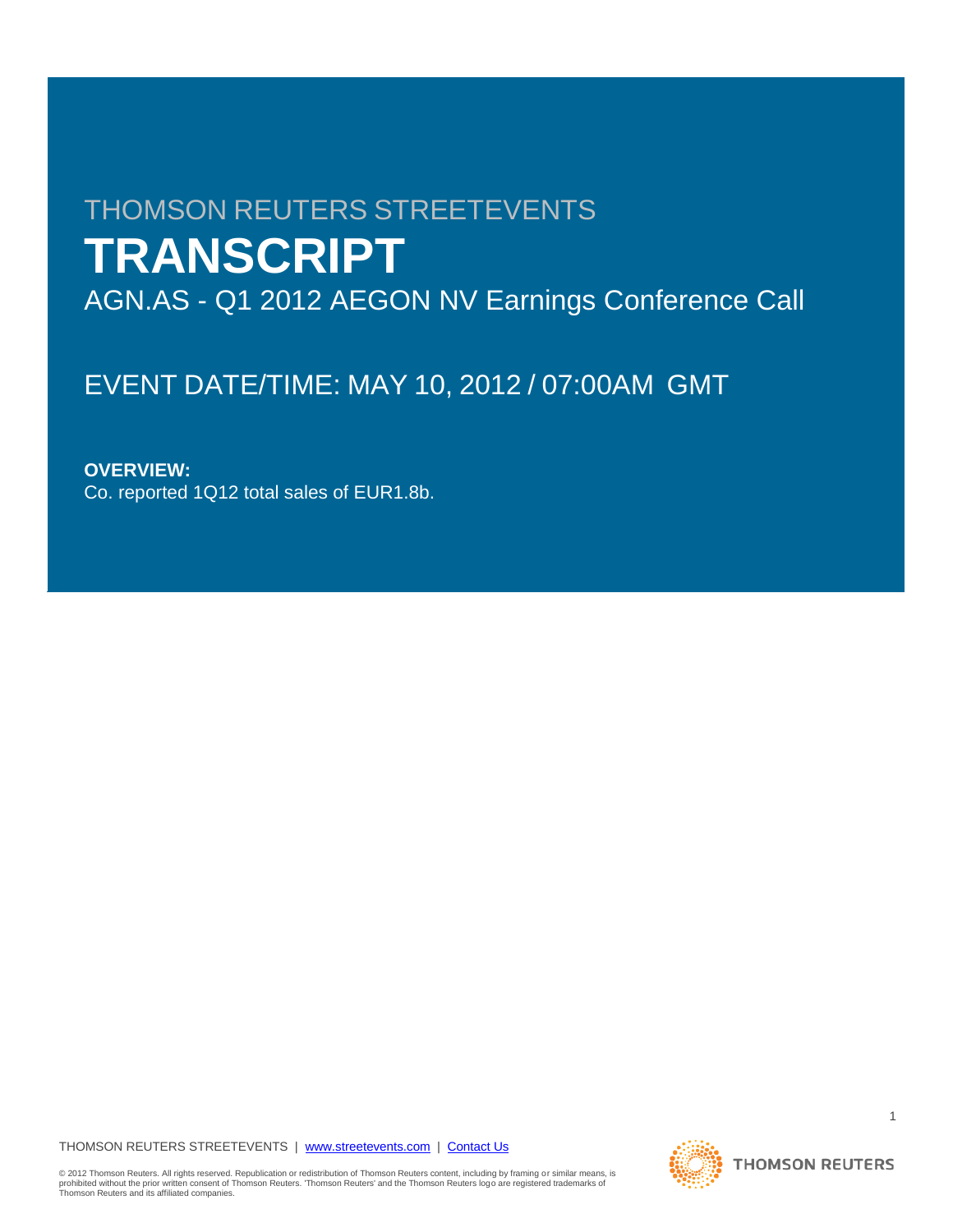### **C O R P O R A T E P A R T I C I P A N T S**

**Jan Nooitgedagt** *Aegon NV - CFO* **Michiel van Katwijk** *Aegon NV - EVP, Finance* **Darryl Button** *Aegon NV - CFO, Americas*

### **C O N F E R E N C E C A L L P A R T I C I P A N T S**

**Farooq Hanif** *Morgan Stanley - Analyst* **Hans Pluijgers** *Cheuvreux - Analyst* **William Hawkins** *Keefe, Bruyette & Woods - Analyst* **Robin Buckley** *Deutsche Bank - Analyst* **Ashik Mussaddi** *JP Morgan - Analyst* **Nick Holmes** *Nomura - Analyst* **Toby Langley** *Barclays Capital - Analyst* **William Elderkin** *Societe Generale - Analyst* **Michael van Wegen** *Bank of America - Merrill Lynch - Analyst* **Jan Willem Weidema** *ABN Amro - Analyst*

### **P R E S E N T A T I O N**

#### **Operator**

Ladies and gentlemen, thank you for holding. Welcome to the Aegon first quarter 2012 results and embedded value 2011 report. (Operator Instructions). I will now hand the conference over to Mr. Jan Nooitgedagt. Please go ahead sir.

#### **Jan Nooitgedagt** *- Aegon NV - CFO*

Good morning. Thank you for joining our call to review Aegon's first quarter 2012 results. Also joining me are Michiel van Katwijk, Executive Vice President, Darryl Button, CFO of the Americas, and Willem van den Berg, Head of Investor Relations. Before getting started let me remind you to take a moment to review our disclaimer on forward-looking statements, which is at the end of this presentation. As always we look forward to your questions after the presentation.

Across our businesses we are continuing to implement our plans to improve Aegon's responsiveness to the market opportunities. During previous calls and our one-onone discussions we have explained how we see the opportunities for our core businesses in our various markets and how we are aligning our organization to capture these. We believe that Aegon's first quarter results confirm the strengths of our business and franchise and that the actions being pursued by management are the right ones to succeed in this new environment.

As you are well aware we have focused very much on reducing cost across our businesses over the past few years. Our success in this regard combined with improved financial markets contributed to the higher level of earnings for the first quarter. A clear indication of the continued strengths of our franchise was the high level of deposits in the first quarter related to our successful variable annuity and pension businesses in the United States. With strong inflows, our third-party asset management business also contributed to significant increase. And finally, Aegon's embedded value which we also provide along with our first quarter results remained level at EUR10.43 per common share.

Here on slide three, let me briefly touch on our progress in executing our strategy, given our ambitions for Aegon going forward. 2011 was a year devoted to implementing our restructuring programs in the UK and in the Netherlands and divesting units that were no longer core to our business. The aim has been to refocus our businesses and ensure that they can be responsive to the significant changes occurring in these markets.

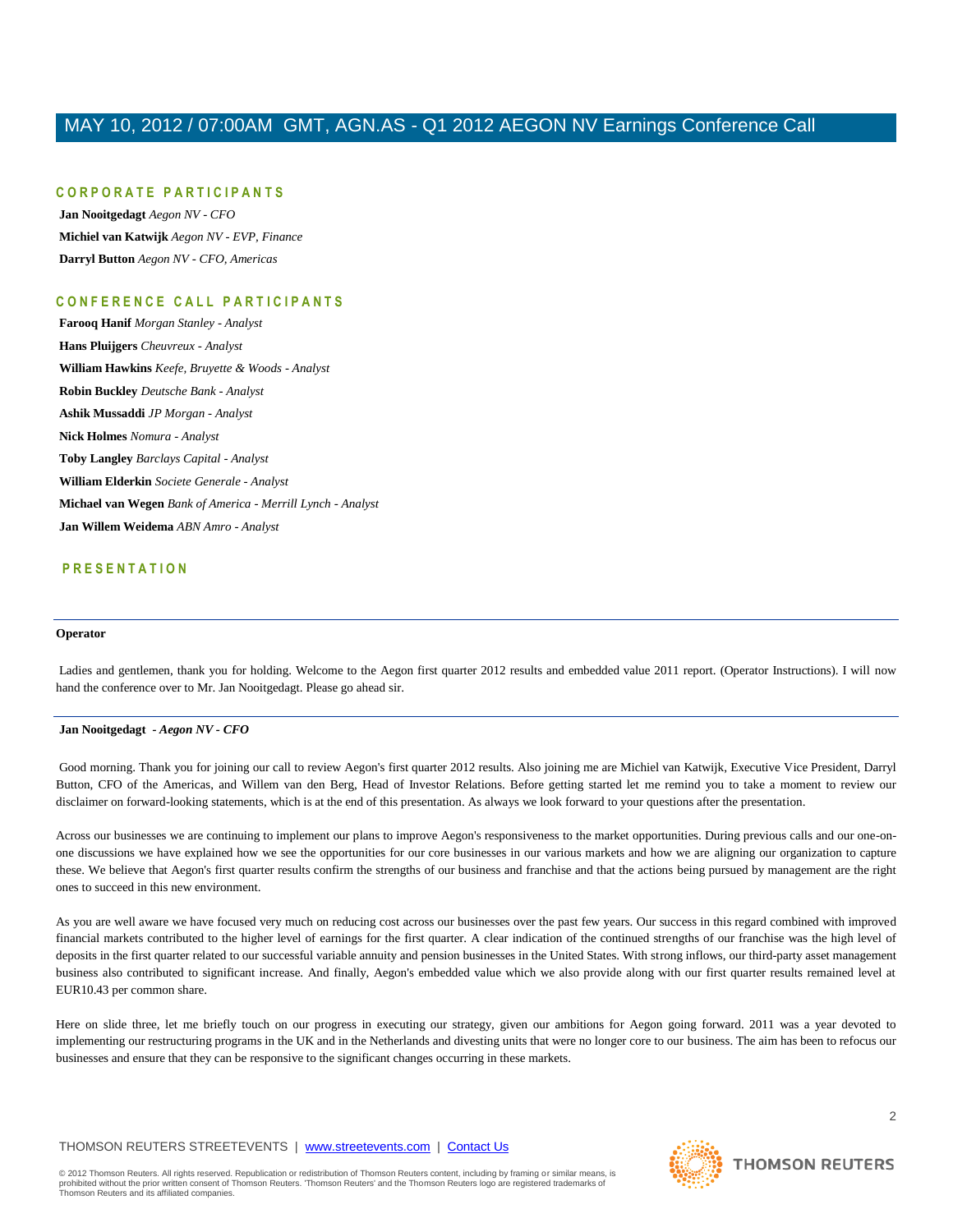Central to this program has been the need to reduce operating expenses and identify operational efficiencies. At the same time we are also making critical investments in our businesses. New initiatives such as our new platform in the UK as well as our new online banking proposition in the Netherlands are examples of how we are responding to the new environment and capturing opportunities. Given the persistent low interest rate environment, it has also been necessary to closely review our product portfolio and adjust our products to reflect the current market. Ensuring that they offer good value for both our customers and our Company continues to be among our top priorities.

Here on slide four we provide you a quick overview of our progress toward our 2015 financial targets. I will address these in more detail later on.

Turning now to underlying earnings on slide five, clearly the growth of our business, the expense savings being realized in our businesses and the more favorable market conditions were the main contributors to the increase.

Earnings in the Americas were mainly impacted by lower fixed annuity earnings and adverse mortality although this was partly offset by higher fee-based earnings. Growing fee-based earnings is, as you know, a key strategic priority.

Results in the Netherlands were resilient as higher claims on disability products were offset by a higher contribution from mortgages. We expect the negative experience on disability products to continue throughout the year.

In the UK earnings more than doubled as a result of our successful cost reduction program and the fact that we dealt with the restructuring and legacy charges in 2011.

Earnings in our new markets were a strong contributor to our overall results, mainly driven by the progress of our businesses in Asia and asset management, although at higher levels than we would expect.

And again with regard to our successful shift to fee-generating business, we were pleased to reach our target of 35% of underlying earnings coming from fee-based business versus spread-based business, well ahead of our 2015 timeline. The strong underlying earnings for the quarter put us in a sound position to deliver on both our earnings growth and the return on equity target as well.

Turning now to net income on slide six. The strong increase in net income benefited primarily from positive fair value items. These positive results related mainly to alternative asset performance in the Americas, the guarantee portfolio in the Netherlands and derivatives in the holding. As I mentioned at the start, impairments continued their downward trend decreasing to the lowest level in four years. The particularly strong net income was also due to a low tax rate. We experienced a positive impact on income tax as a result of benefits related to the run-off of institutional spread-based activities in Ireland as well as a settlement with the tax authorities in the Netherlands and a reduction in the UK corporate tax rates.

Let me now turn to our continued focus on reducing our overall cost base. As you can see on slide seven we have achieved a considerable level of cost savings, particularly in our established markets. Despite our progress in this key area of focus, we will pursue additional cost savings and operational efficiencies as part of how we manage our day-to-day business.

Turning now to our business in the Netherlands, slide eight. Last September, as you know, we announced an ambitious program to reduce our overall cost base from the 2010 level by EUR100m by 2013. Since then we have implemented EUR49m of cost reductions and are well on track to achieve our EUR100m target. The aim is to create a more streamlined and responsive organization and to counter the effects of persistent margin pressure. We will continue to update you on our progress during the course of the year.

On slide nine, as announced previously, with these first quarter results, we are publishing our market-consistent value of new business and we provide you with some historical data as well. We find market-consistent value of new business important as a tool to measure if our new business creates value. In order to ensure management is focused on the right drivers of value, we have made this measure a factor in management remuneration as well.

Market-consistent value of new business for the quarter improved slightly as a result of our focus on fee-based business and our pricing discipline. In December we adjusted our pricing for variable annuities and more recently have adjusted our universal life secondary guarantee products to offset the negative effect of lower interest rates on new business profitability. The impact during the third and fourth quarter of last year clearly shows the effects of product re-pricing is clearly reflected in the increase over the fourth quarter of 2011.

Let me now turn to sales for the quarter on slide 10. We were especially pleased by EUR1.8b in total sales, an increase of 25%. A particular success this quarter was the 50% increase in deposits. It mainly related to our pension business in the United States and very strong retail and institutional inflows for Aegon Asset Management. The decline in new life sales was mostly due to lower sales in the Netherlands and the UK, which offset the solid growth in new life sales in the Americas. And finally we also experienced strong growth in accident and health sales.

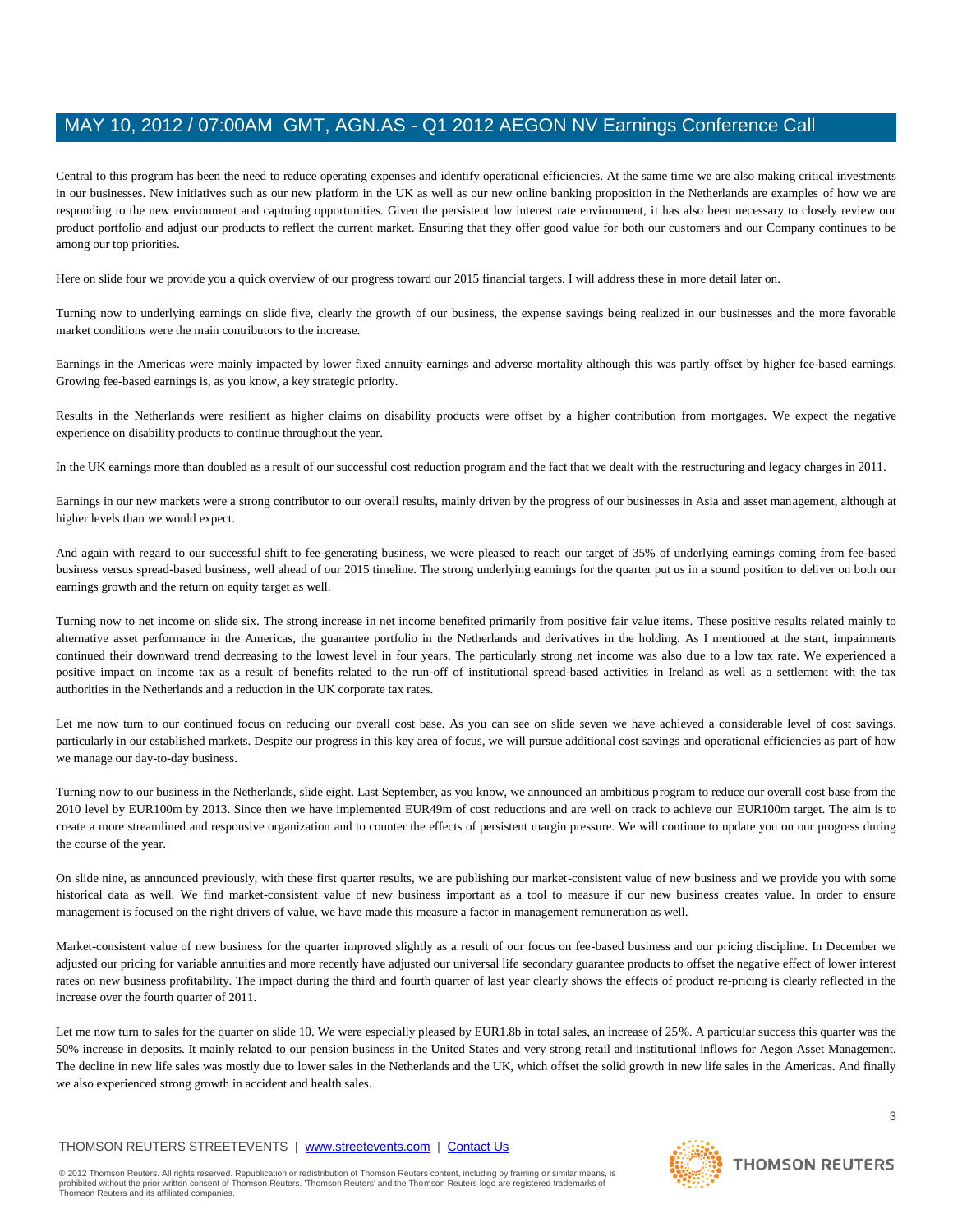On slide 11 I would like to spend a few moments highlighting what we believe to be the competitive advantages of our US pension business, which again demonstrated the strong growth potential with a 21% increase in gross deposits or \$6.2b. The cornerstone of our strategy in this core business is our ability to differentiate from the competition through technology, specialization and service. Our investments in technology are enabling us to offer consistently high service levels to our customers. The various awards related to customer satisfaction which our business received confirms that we are outpacing the competition according to the essential measure.

By focusing on a very specific market, the 403(b) market and the small to large case market, avoiding the very competitive jumbo market, we are better able to preserve our margins. The 403(b) market is an attractive niche. We focus on both healthcare and higher educational institutions where Aegon is a top three provider.

The strong results of our pension business is a direct result of bringing innovative products to the market and a consistent focus on costs. As the graphs indicate, over the past three years we have doubled the assets and more than doubled earnings from this business. Like many of our peers we see downward pressure on fees. However, because of previous investments in IT, our expense management actions and benefits of scale, we have been able to maintain margins. Margins in the pensions business amounted to 24% -- 24 basis points for the first quarter. We believe our approach, which has led to these very strong results, is the right one and is one that we'll continue to pursue.

A bit more detail on our variable annuity business here on slide 12. The VA market has seen the departure of downsizing quite a number of competitors. As a result this market has become more specialized. Our strategy of product innovation and growing non-traditional distribution channels is paying off. Despite the re-pricing in December and the fact that Q1 is typically the weakest quarter of the years, sales increased 3% at a time when the overall market declined by 6%. In the first quarter margins for variable annuities were 88 basis points, above our medium term expected margin of 80 basis points. This was partly as a result of strong equity markets over the last two quarters.

On slide 13, our US life and protection sales also achieved strong momentum with a 20% increase in the quarter. Our indexed universal life product performed especially well in terms of both the level of sales and profitability. The product was successfully launched in the brokerage channel and its features clearly respond to customer demands. Also our whole life product had strong appeal particularly in the senior market with a 9% increase in sales. Accident and health sales benefit from the high demand for travel insurance as well as the successful introduction of new healthcare prescription coverage.

Here on slide 14 we provide you further detail on our Dutch mortgage business, given the increasing focus on mortgages lately. Although mortgage production in Q1 was not as strong as in the comparable quarter last year, it continues to be a business with good margins. The graph makes clear that Aegon has been successful in gaining market share which we believe is due to our focus on delivering a consistently high level of service in our fully automated processes. On top of that some foreign players have left the market and some of the traditional providers are restricted in their funding capabilities.

Given the nature of Aegon's life insurance book with long term liabilities, the mortgage product is a good fit, with 80% of new production being guaranteed by the government.

Turning now on slide 15 to Aegon's progress in its new markets, Asia and Asset Management were particularly strong contributors to the growth in this quarter, however, at levels we do not see as sustainable for the coming quarters. Asset Management enjoyed higher performance fees while those businesses also benefited from exceptional low expense levels this quarter. The rollout of our non-life household product in Central and Eastern Europe is on track. Our asset management business has been able to substantially increase deposits due to solid performance in both the retail and institutional segments. In Japan we have seen that improved tailoring of our VA product is also paying off.

As in all of our markets distribution is an important differentiator. For example our increased focus on Bancassurance in China led to higher production and our further expansion of distribution relationships in Japan also added to our sales growth. These are just a few examples of our progress in our newer markets where we are investing for the future.

On slide 16, Aegon's capital position at the end of the first quarter. Our capital position continues to be strong with an IGD ratio of over 200%. And given the fact that regulatory capital requirements ultimately determine whatever capital can be upstreamed to the holding, we will continue to focus on regulatory capital ratios. As we have communicated to you often, in the current uncertain environment, we believe that maintaining a strong capital buffer is not only prudent but essential.

You will remember that one of our key financial targets is to increase operational free cash flows by 30% by 2015 from the normalized 2010 level of EUR1b to EUR1.2b. During the fourth quarter operational free cash flows excluding market totaled EUR405m, which puts us well on track -- that is during the first quarter operational free cash flows excluding market impact totaled EUR405m, which puts us well on track to achieve our 2015 target.

On slide 18 we provide you Aegon's capital base ratio which amounted to 74.2% at the end of the quarter. As you are aware our target is to achieve a capital base ratio of at least 75% by the end of 2012 and we are on track to deliver accordingly.

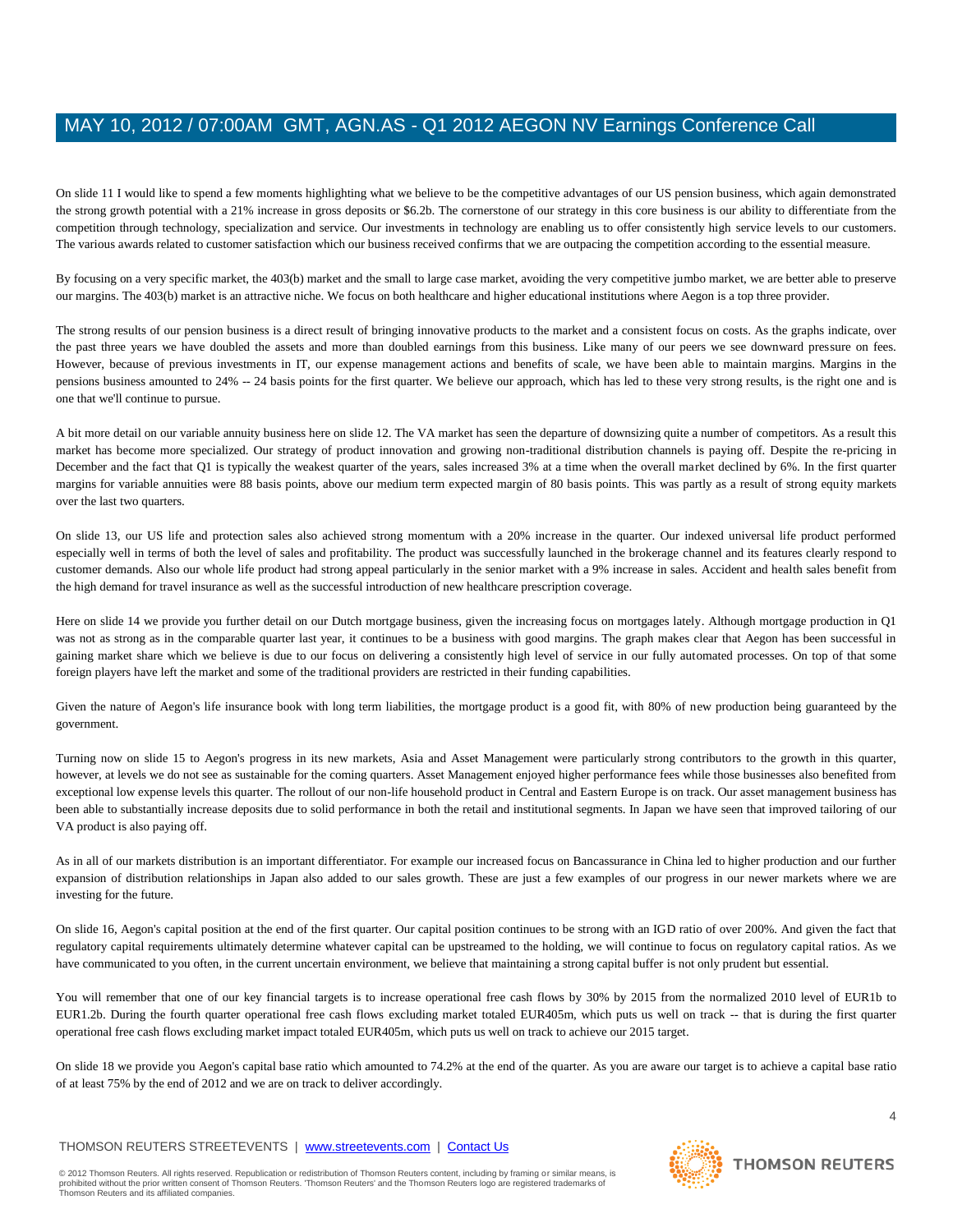Turning now to our embedded value results for 2011, total embedded value increased 10% to almost EUR21b whereas embedded value per share remained stable at EUR10.42. The number of shares outstanding increased after our equity issue in February of last year. Embedded value life insurance reduced by 7% due to the divestments of two business units and unfavorable market conditions in 2011 as well as the lower long term interest rate level. On slide 20, the 7% decrease in embedded value for Aegon's life insurance business was mainly due to capital upstreamed to the holding and other activities of EUR3.4b. And this upstreamed capital was partly used for the final repayment to the Dutch state last June.

In general, the positive performance of our in-force portfolio was the restful of cost savings, better than expected mortality, better persistency and strengthening of currencies against the euro. Aegon's 2011 embedded value report was also our last. We have decided to no longer publish traditional embedded value and value of new business. We have already replaced value of new business by market-consistent value of new business and we will replace the full year traditional embedded value report with information based on the new regulatory regime, Solvency II.

Before turning to your questions, let me summarize. The strengths of Aegon's business was again evident during the first quarter. Improved financial markets combined with our successful program to reduce costs supported the higher level of earnings. Our pension business in the US again achieved strong results as did our third-party Asset Management business. We delivered on our key strategic objective of generating a greater proportion of earnings from fee-based business. And finally, the solid increases in sales and earnings as well as our continued strong capital position make clear to us and hopefully to you that Aegon is on the right track.

Thank you for your continued interest in Aegon. And before we take your questions let me remind you that we will host a analysts and investor conference on June 19 and 20 in London. Both Alex Wynaendts and I along with senior management hope to see you there. With that we welcome your questions.

### **Q U E S T I O N A N D A N S W E R**

#### **Operator**

Thank you sir. (Operator Instructions). The first question comes from Farooq Hanif from Morgan Stanley. Please go ahead.

### **Farooq Hanif** *- Morgan Stanley - Analyst*

Hi there. Thanks for taking my question. Just a few questions. Firstly, could you remind us how often you intend to review your interest rate and the investment yield assumption, those that you presented at the Capital Markets Day?

And can you confirm that your US general account liabilities are calculated off these assumptions as well? So if you could just let us know about timing.

And also in your embedded value, if you made an assumption that you didn't get an improvement, a grading up improvement in yield, let's say, in the US to 4.5%, what would the quantitative impact in the embedded value be?

Last question, what were the market-related effects boosting the cash flow in this quarter?

And is EUR405m the new run-rate this quarter or would you expect there to be improvements? Thank you.

#### **Jan Nooitgedagt** *- Aegon NV - CFO*

Farooq, thank you for all your questions. We always look very carefully if you ask about the interest rates and the sensitivity. But I'd like to refer you to the interest sensitivity we have given based on Q3, the end of Q3 last year. And I don't feel that these sensitivities based on the level of September 30 will be different. And slide 26, there you see what the sensitivities are on the underlying earnings and on equity.

#### **Farooq Hanif** *- Morgan Stanley - Analyst*

Okay. So just really asking the question a different way, you reduced your assumption for interest rates last year, is that something you can do on an annual basis?

### THOMSON REUTERS STREETEVENTS | www.streetevents.com | Contact Us

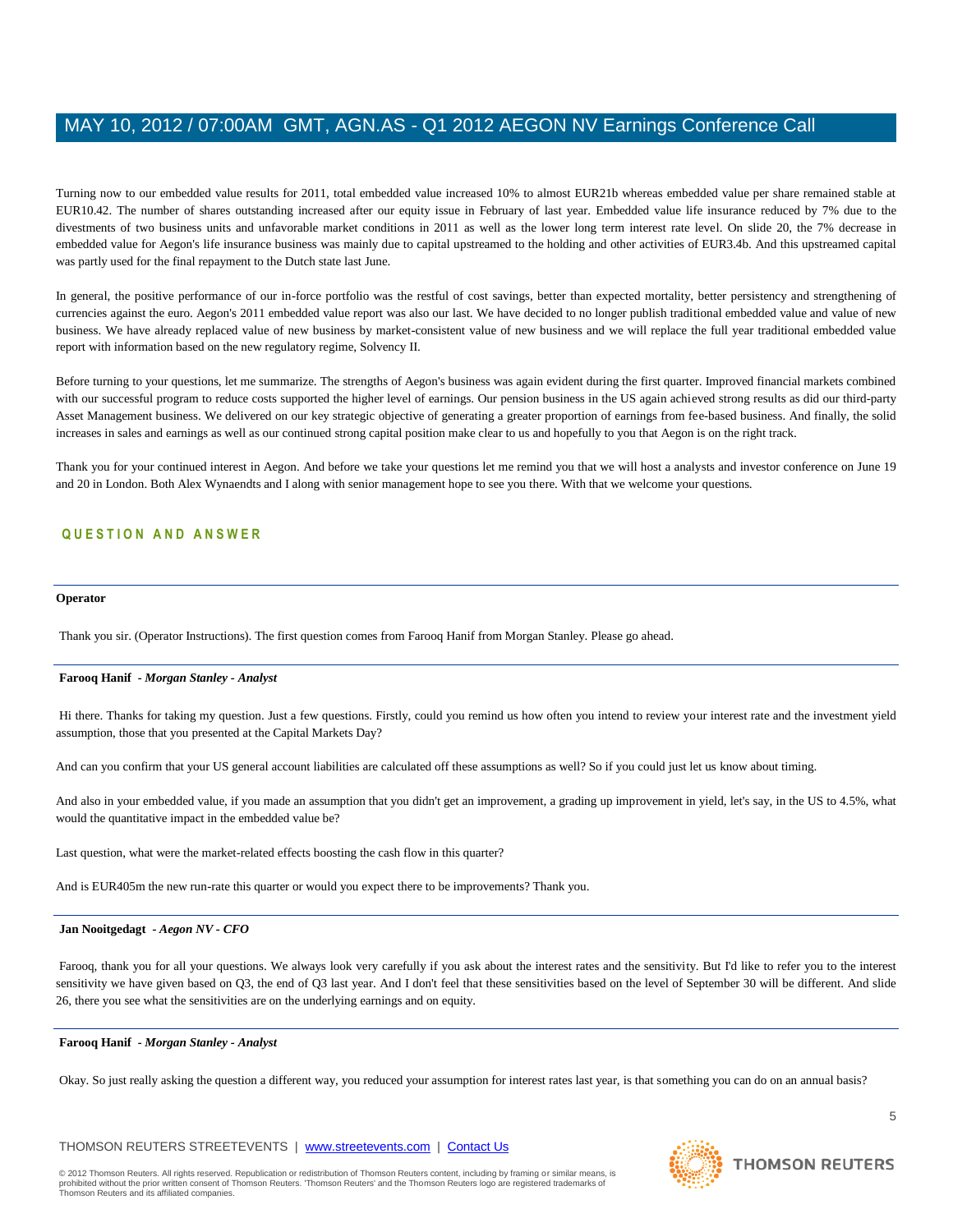#### **Jan Nooitgedagt** *- Aegon NV - CFO*

We have no reason at this moment in time to change our assumptions. We have done that last year and also have taken the effect in our IFRS accounts. And we will do that on a yearly basis and if really necessary on a quarterly basis. But we have no reason to make changes in that assumptions in this quarter. We don't see reasons to do that.

#### **Farooq Hanif** *- Morgan Stanley - Analyst*

Okay, thanks. And then on the cash flow, is EUR400m a good guide for the run-rate going forward?

#### **Jan Nooitgedagt** *- Aegon NV - CFO*

We have, as you have seen in the slides, we have given you that number as a normalized cash flow. So I think the answer to your question is yes.

#### **Michiel van Katwijk** *- Aegon NV - EVP, Finance*

You should take into account, Farooq -- hi, it's Michiel -- that the effect of low impairments flows through in here. And the effect of low, of the low tax rate that we're experiencing this quarter also flows through into that normalized level. So it is a fair level, but may be a little bit on the toppish side as a result generally of the tax effect this quarter.

#### **Farooq Hanif** *- Morgan Stanley - Analyst*

Okay. Thank you very much.

#### **Operator**

Thank you. The next question is from Hans Pluijgers from Cheuvreux. Please go ahead.

#### **Hans Pluijgers** *- Cheuvreux - Analyst*

Yes, good morning gentlemen. A few questions from my side. First of all, if I understood you well, on the expense level in the new markets you said it was at a relatively low level. Could you give us some feeling on the impact and what we expect going forwards?

Secondly, on the US sales, whether there's any impact from relatively big new pension contracts. Could you give us some feeling for that and what's the pipeline in the pension market?

And the last question was on upstream of the capital. You gave an impact of 30 basis points in Q1 on your core capital ratio. Could you give maybe some feeling on the ability to upstream further more in the coming quarters especially as it could be, let's say, an important factor to reach your 75%? Could you give some feeling what you believe you can still upstream to the holding to reach that level of 75%?

#### **Jan Nooitgedagt** *- Aegon NV - CFO*

Yes, thank you Hans for your questions. The first questions about the expenses in the new markets, as we have said in this quarter, I think it's a more a phasing issue in the expenses. So we are prudent for the rest of the year that we feel that the expenses in the new markets are lower than normal. So that's the reason we have said that we might expect that the level, normalized level is a little bit higher than (inaudible). And we should also take into account a big part of the new markets is for us a growth market so we will keep investing in growth, where there also, there is a need for higher expenses as well there.

### THOMSON REUTERS STREETEVENTS | www.streetevents.com | Contact Us

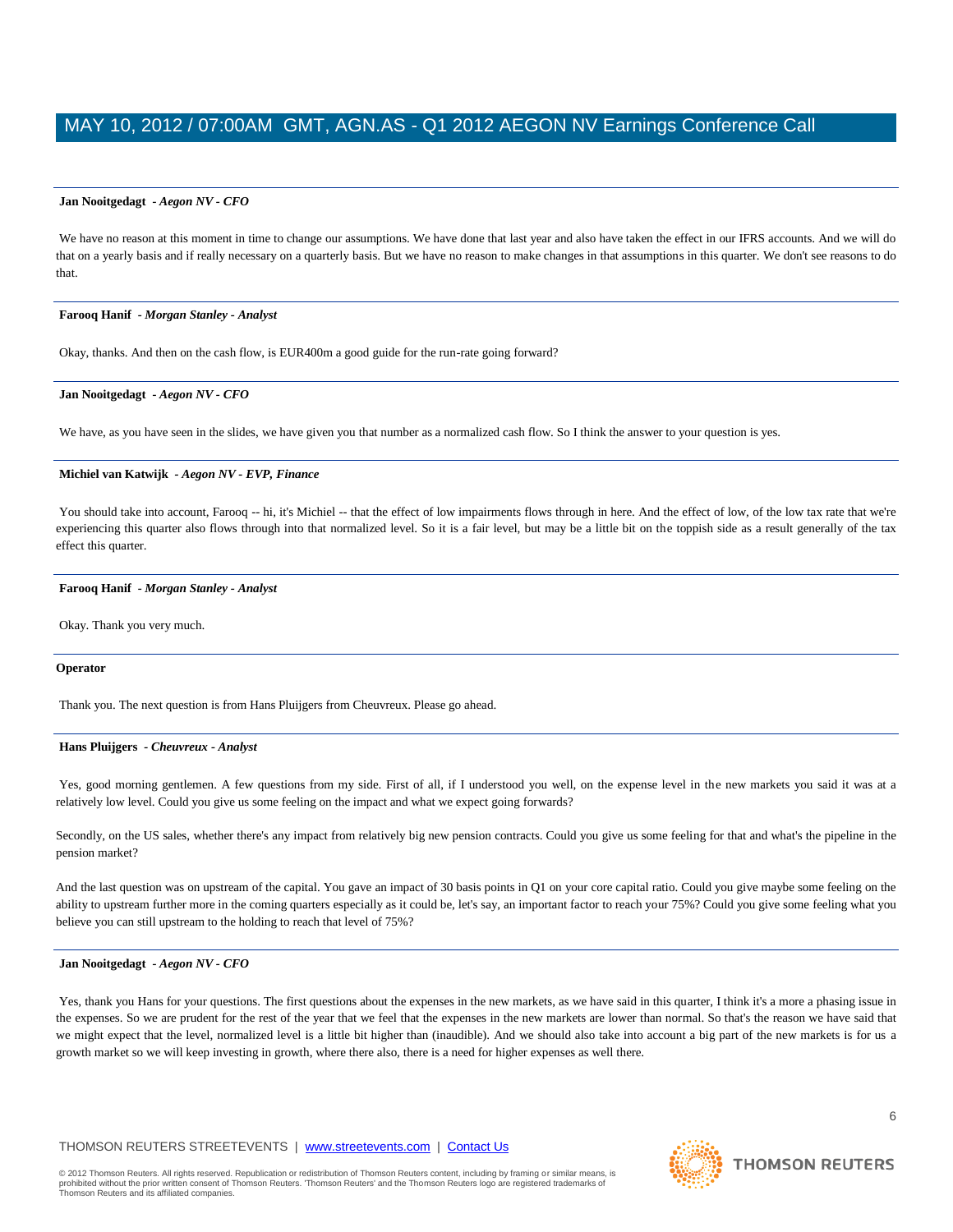If we talk about the US pension contracts, I'm looking to Darryl. Darryl maybe you can give here more an answer about what's in the pipeline.

#### **Darryl Button** *- Aegon NV - CFO, Americas*

Yes sure, I'd be happy to. Hi Hans. It's Darryl. A couple of things. First of all, the high deposit level that we had this quarter really is a function of the written sales in the third quarter which were quite strong and so we're seeing the assets move over here in the first quarter. That's not unusual from a seasonality perspective in the pensions business.

You asked if there was any large cases in there. Not really. Actually quite the opposite. We're actually seeing our number of case counts is up and hence our average premium per case is actually down a little bit. So there aren't any one, particular large, one or two large cases driving that number. It's a number of smaller cases.

So in terms of the pipeline, it looks pretty good. The pipeline looks pretty good for the rest of the year. As I mentioned, it's not unusual for deposit levels to be high early in the year. But in terms of written sales, which will drive deposits down the road, the pipeline looks pretty good.

#### **Jan Nooitgedagt** *- Aegon NV - CFO*

And your last question, Hans, about the capital ratios and the dividend upstreamed to the holding, what you see in this quarter is that we had relatively low dividend amounts upstreamed to the holding. So for the rest of the year we expect more dividends will be upstreamed to the holding, which is a normal pattern if compared with previous years.

#### **Hans Pluijgers** *- Cheuvreux - Analyst*

Okay. Thank you.

#### **Operator**

Thank you. The next question is from William Hawkins from KBW. Please go ahead.

#### **William Hawkins** *- Keefe, Bruyette & Woods - Analyst*

Hello. Thank you very much. Three questions I hope quickly. Could you give us any indication of what the mortgage profit contribution was to the EUR56m you made in Dutch life first of all?

Secondly, could you elaborate a little bit on the changes that you've made to the secondary guarantees in your universal life business and maybe just remind us of the percentage of reserves with those secondary guarantees currently on the balance sheet?

And then thirdly, I think I understood what you said Jan but just to clarify. The 88 basis points in variable annuities, you mentioned strong equity markets, but to the extent that they've just led to higher asset bases, are you still implying that 80 basis points is what we should be thinking about or because the asset base is higher could we be thinking about a higher sustainable margin? Thank you.

#### **Jan Nooitgedagt** *- Aegon NV - CFO*

Thank you William for your questions. Yes, we do not give a separate result on our mortgages, which is I think also because the mortgage is one of our asset classes, an important class in the Netherlands, so it is part of our life book. So there I can only say that the mortgage is still very attractive for us. We have a good margin on our mortgage book. But I don't -- can't give you a specific result on our mortgages.

The second question was secondary guarantees. Darryl, yes, if you cover that.

**Darryl Button** *- Aegon NV - CFO, Americas* 

THOMSON REUTERS STREETEVENTS | www.streetevents.com | Contact Us

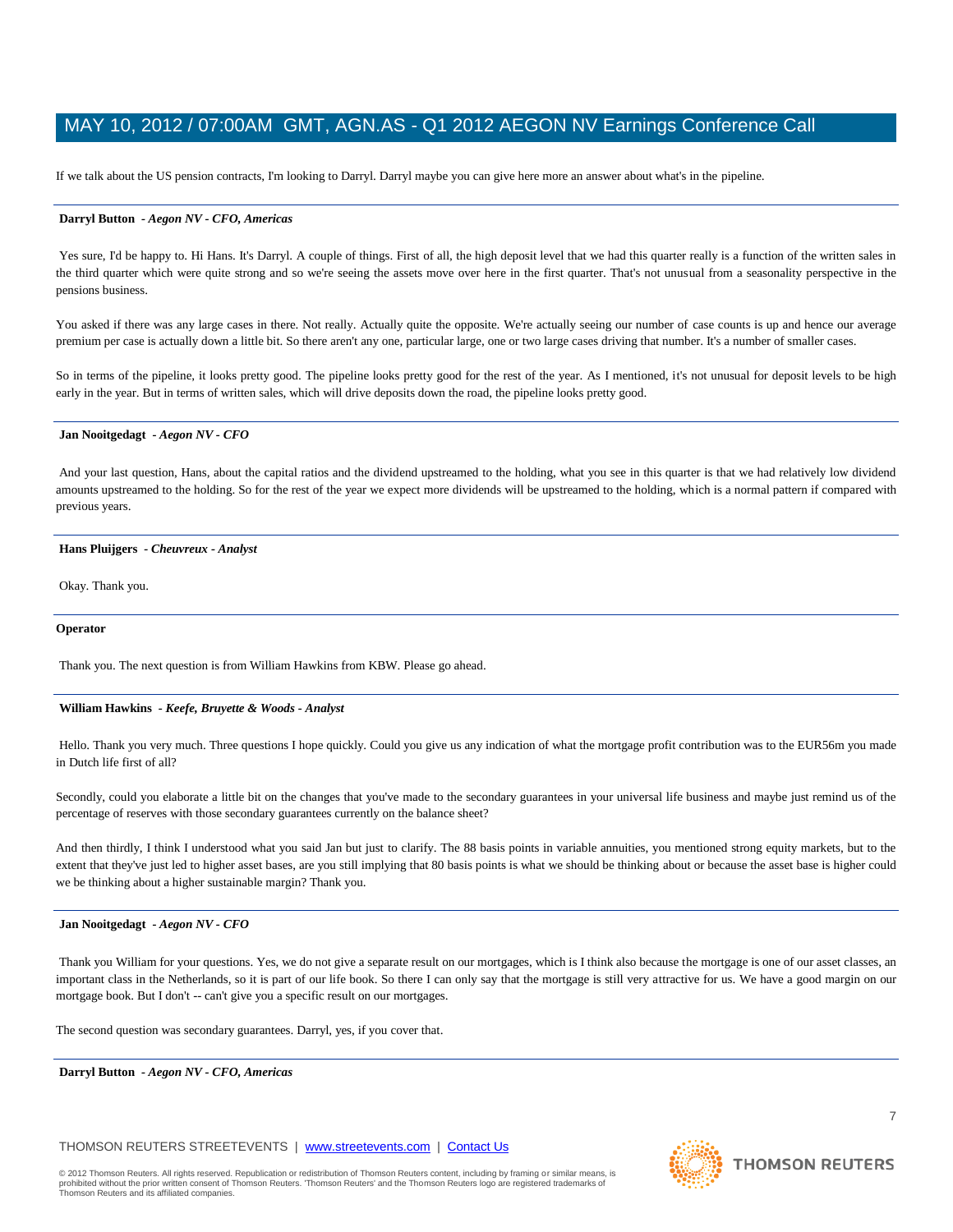Yes, I'll take that. I think it was a two-part question, what have we done in terms of pricing and also how many reserves still on the book. Yes, in terms of pricing it's basically been premium levels that we've been driving up and particularly on the secondary guarantee product which is more influenced by the low rate environment. It's a situation where we continue to monitor the marketplace. We are in a number of -- I would say in the products that are more affected by the low interest rate environment. We're pushing through rate increases that ticks down the relative competitiveness of our product. At the end of the day that's the strategy there.

In terms of the reserves on the book I'm not sure I can actually give you that number. There's about 30b of total life reserves sitting on the US. Probably about twothirds of that is universal life. What I don't have is the split of what is secondary guarantee versus basic universal life. So I'll just have someone from Investor Relations follow up with you.

#### **Jan Nooitgedagt** *- Aegon NV - CFO*

And then on the last question, maybe Darryl you could also take that. The 80 basis points, is that, can it be seen as the normalized basis points instead of the 88 for this quarter?

### **Darryl Button** *- Aegon NV - CFO, Americas*

On variable annuities?

#### **Jan Nooitgedagt** *- Aegon NV - CFO*

On the variable annuities.

#### **Darryl Button** *- Aegon NV - CFO, Americas*

Yes, so when we put the 80 basis points out we knew we had some margin expansion in front of us as we looked across the medium term in the plan. The short answer is a couple of markets have (inaudible) equity market performance over the last couple of quarters have essentially moved us there quicker than we thought. So I actually think there is margin expansion from the 80 basis points we put out there before and we are gravitating more to the 90 basis points level sooner than what we anticipated earlier. Obviously that's somewhat market dependent.

#### **William Hawkins** *- Keefe, Bruyette & Woods - Analyst*

Great. Thank you very much.

#### **Operator**

Thank you. The next question is from Robin Buckley from Deutsche Bank. Please go ahead.

#### **Robin Buckley** *- Deutsche Bank - Analyst*

Yes, good morning. Just a few questions. First of all, just on the US on the life and protection business, could you perhaps just talk around why the results there seem a little bit weaker certainly than I've been expecting. And I think you reported \$128m and maybe there was mortality charge in that and some corporate expense saving cost was in that, but it seems a little bit weaker. So is that just universal life impacting there?

Second question is just related to the ratio of the 35% of your total earnings that you're now getting from the fee business, which I think is your 2015 target. I guess the question is do you see that as a sustainable level for the next few quarters, having reached that 2015 target, and should we expect this to expand further in the coming quarters or will that 35% stay relatively static.

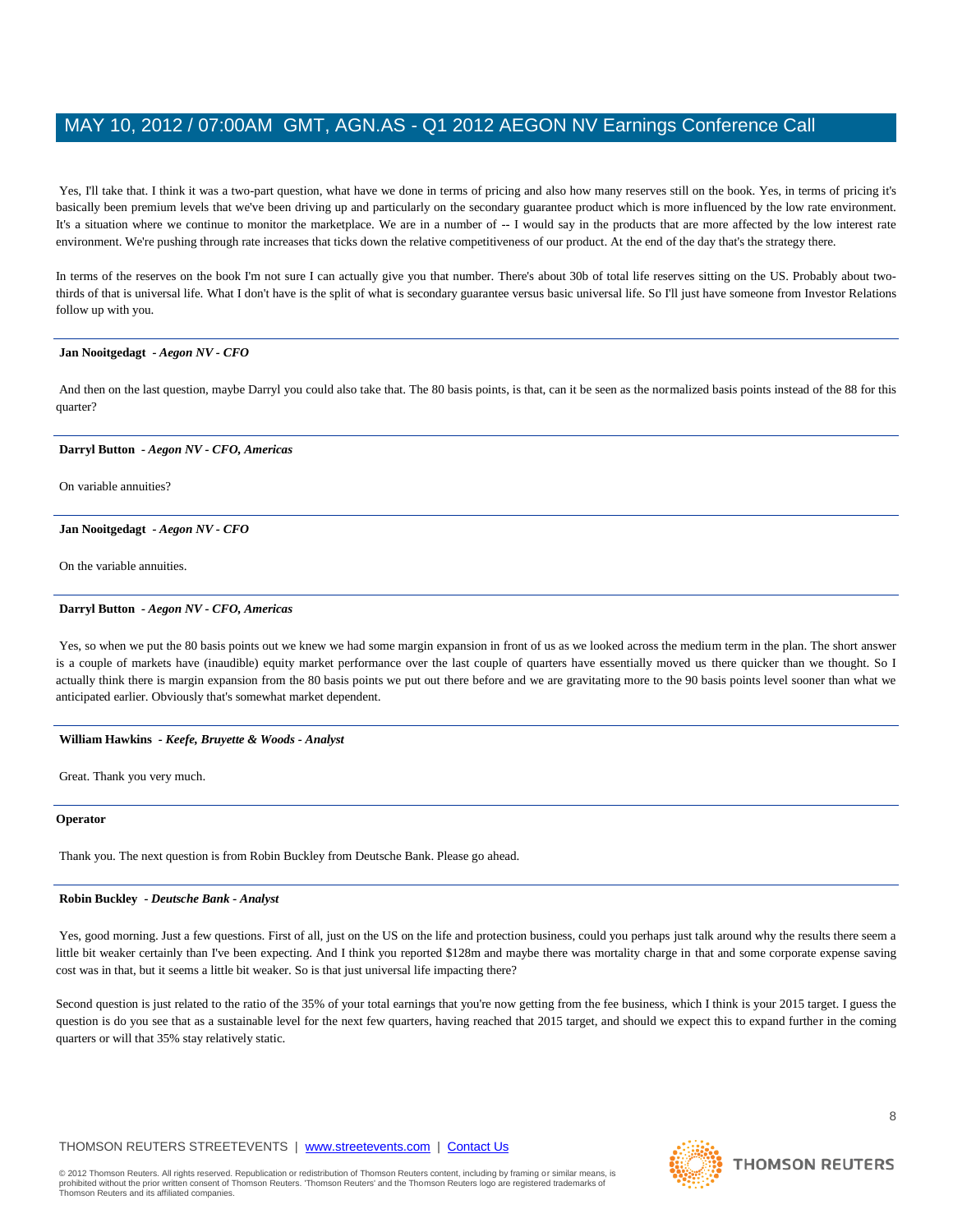And the final question is just on capital and your comments that Solvency ratio will influence how much cash could be upstreamed to the holding company. Could you just elaborate on that in a little bit more detail just in terms of where you -- what sort of levels of Solvency will allow you to upstream further capital and where it becomes a binding constraint? Thank you.

#### **Jan Nooitgedagt** *- Aegon NV - CFO*

Yes, I think the life and protection, we were talking about the mortality and the expenses. Maybe Darryl you could say a little bit more about that.

#### **Darryl Button** *- Aegon NV - CFO, Americas*

Yes sure. First of all I agree with you that the life results were weak this quarter. It's not unusual for us to start out with a weak first quarter in mortality and finish the year strong. That's been the case for the last three or four years in row. In 2011 our aggregate mortality was well above expectations but in the first quarter we were about 10m soft. The first quarter this quarter we were another 16m soft on that. So we're about 25m below what I would expect going forward. I expect that is a seasonal blip and I look come back the remainder of the year.

#### **Jan Nooitgedagt** *- Aegon NV - CFO*

And then your second question about the ratio, I think that it is wise to assume that the ratio of 35% that will continue in, at least in the coming year. It's difficult to make a prediction, but the 35% is realistic I think for the rest of the year.

#### **Robin Buckley** *- Deutsche Bank - Analyst*

But should we be expecting that to move up by 2015? Is that 35% target that you've got for 2015 a little -- is there room for that to move up?

#### **Jan Nooitgedagt** *- Aegon NV - CFO*

I think it's too early to say anything more about that.

#### **Michiel van Katwijk** *- Aegon NV - EVP, Finance*

Yes, but we're not changing our strategic focus on growing our fee business, so I think it's a fair assumption. Although you should keep in mind Robin that in the first quarter we had somewhat higher earnings particularly on the Asset Management business and so although, as Jan said, we would expect it to remain around 35% for the remainder of the year, we would looking out a little bit further for to see that grow further.

### **Robin Buckley** *- Deutsche Bank - Analyst*

Okay.

#### **Jan Nooitgedagt** *- Aegon NV - CFO*

Your question about, Robin, about the Solvency ratios, I think that what I also said earlier is it is important that, for upstreaming cash that we have to take into account the regulatory and statutory requirements. And that means for the European business units, Solvency II requirements and that means also for the US NAIC requirements. I think that is our message. For that reason we are more managing our business on IGD ratios for looking at potential cash flow to the holding.

#### **Robin Buckley** *- Deutsche Bank - Analyst*

Okay. Are you able to give any indication of what level it becomes a binding constraint where --

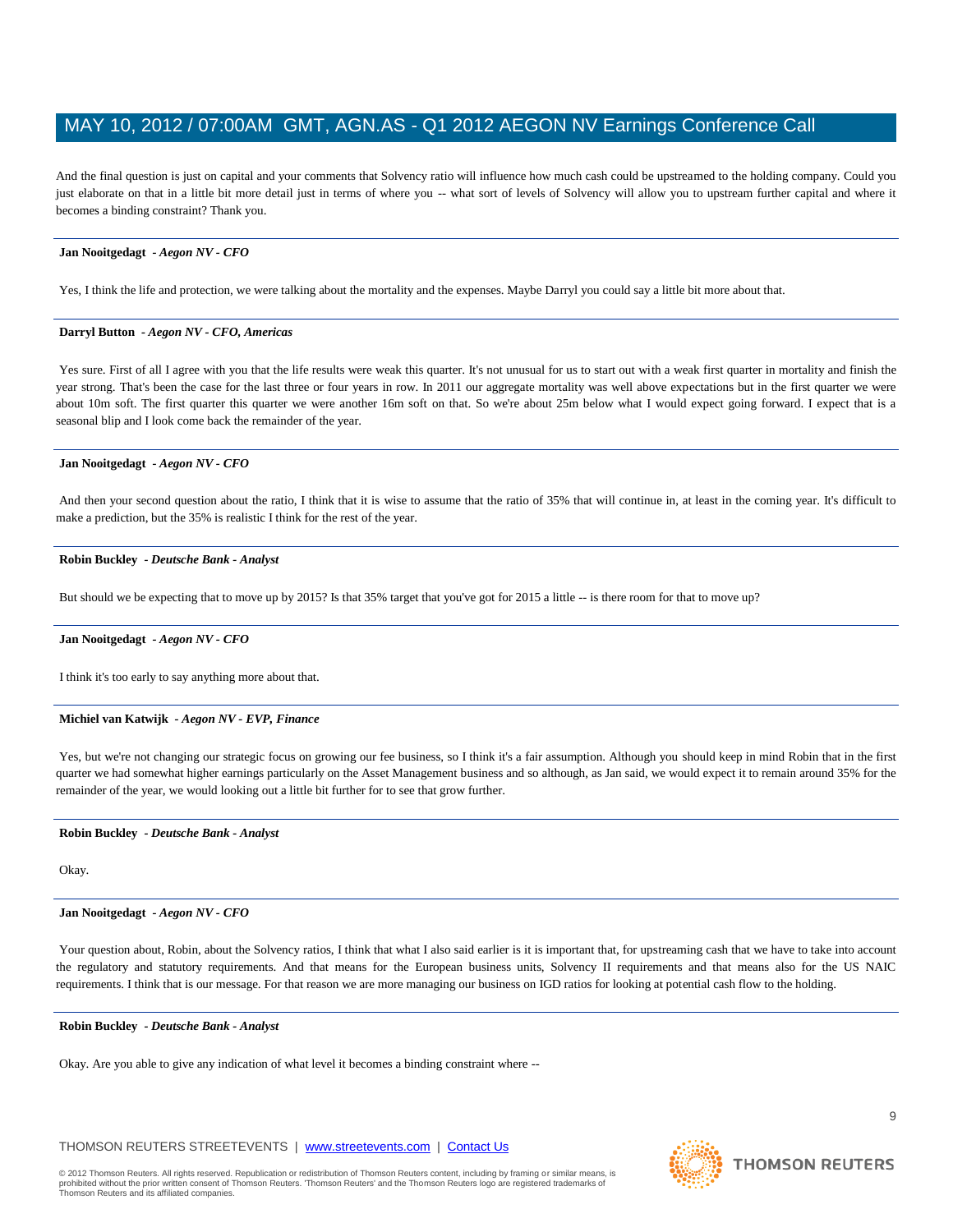#### **Jan Nooitgedagt** *- Aegon NV - CFO*

I would like to do that especially at the end of this year when we get more clearance about the Solvency II. As you know this Solvency II, this for us, if you look at our business units especially important is that if you look at the UK, Netherlands and Spain. And that as you know we are also waiting for last developments to understand more carefully and clearly how we have to calculate our Solvency II numbers. But that is what -- why we manage our business if you look at the cash flows to the holdings on our statutory and regulatory capital.

#### **Robin Buckley** *- Deutsche Bank - Analyst*

Okay. Thank you.

#### **Operator**

Thank you. The next question is from Ashik Mussaddi from JP Morgan. Please go ahead.

#### **Ashik Mussaddi** *- JP Morgan - Analyst*

Hi, thank you. Ashik Mussaddi from JP Morgan. I have three questions. The first one is in the UK now, now that your cost savings are done, so first is should we expect some more cost savings target here?

And can you remind us of your ROE targets in the UK and what do you expect in the UK going forward?

And just one more question. So you have given us the MCEV for the new business value on a market-consistent basis. Why don't you give us the embedded value on market-consistent basis or at least some color on how we should think about this? Thank you.

#### **Jan Nooitgedagt** *- Aegon NV - CFO*

Thank you for your questions. The cost savings, clearly we have achieved the target what we have said last year, the year before we want to achieve at the end of 2011.

We have given you the ROE for the UK. Are we pleased with the ROE? No. But I think what's important is that the business is now restructured. We are investing in new initiatives, new opportunities, new platforms and that we manage that very carefully. I also believe that we will manage our cost level in the coming years as well very carefully. And the target for the UK remains as we have said before 8% return on capital, by the end of 2015, I should add.

#### **Ashik Mussaddi** *- JP Morgan - Analyst*

Has there been any change in the strategy with respect to selling that off or does it still remain your core -- is the UK still your core, [the Scottish] business?

#### **Jan Nooitgedagt** *- Aegon NV - CFO*

Yes, I can confirm that there is no change in the strategy for the UK and we have a long-term interest in the UK.

#### **Ashik Mussaddi** *- JP Morgan - Analyst*

Thank you. And the question on MCEV off new business.

#### **Jan Nooitgedagt** *- Aegon NV - CFO*

We have, as I said, for the last year we have disclosed our embedded value and we will give you market-consistent numbers about our capital at the end of the year.

#### THOMSON REUTERS STREETEVENTS | www.streetevents.com | Contact Us

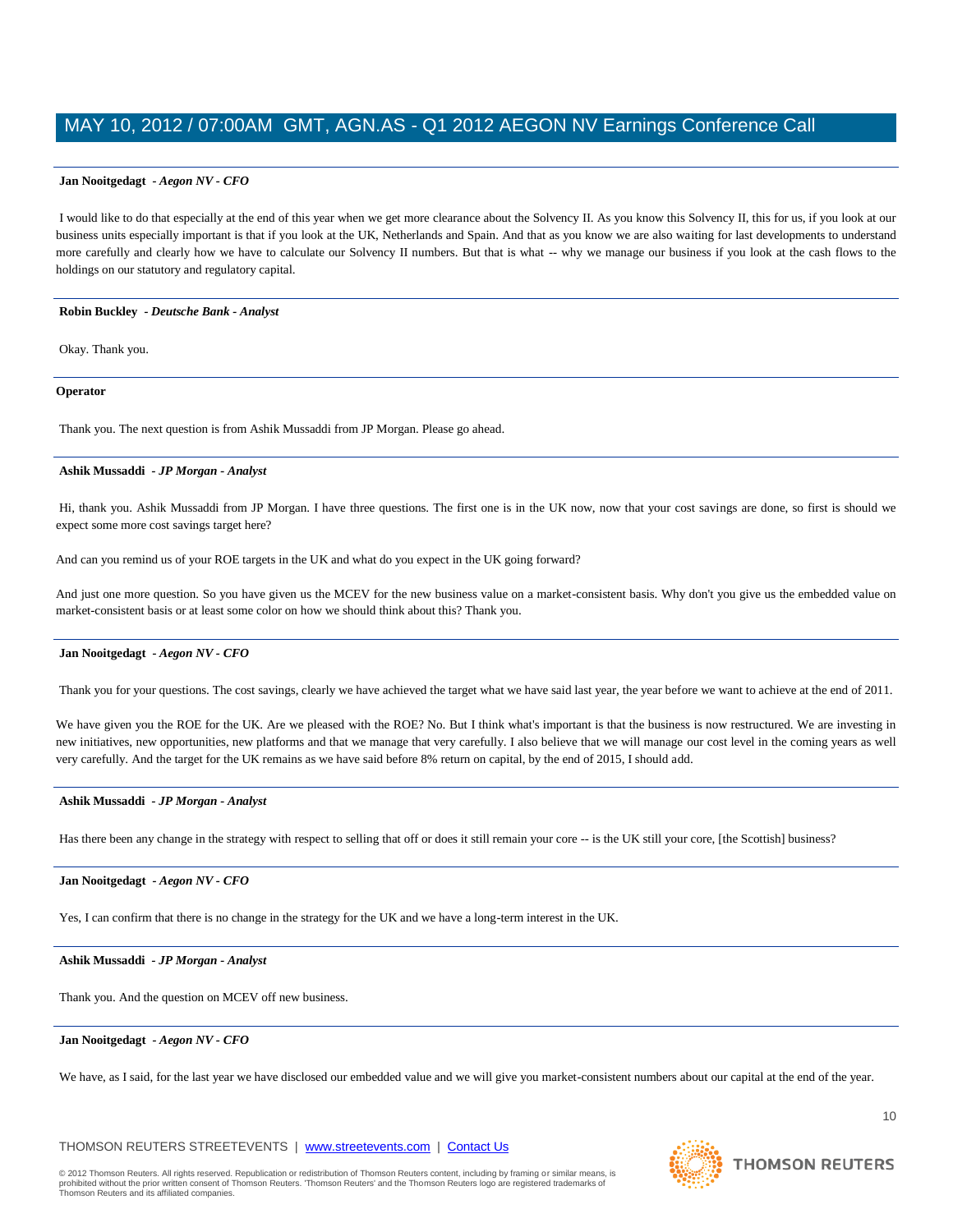#### **Ashik Mussaddi** *- JP Morgan - Analyst*

You mean the MCEV for --

#### **Jan Nooitgedagt** *- Aegon NV - CFO*

Based on Solvency II regulations and that is what we will do again.

**Ashik Mussaddi** *- JP Morgan - Analyst* 

Okay. Thank you.

#### **Operator**

Thank you. The next question comes from Nick Holmes from Nomura. Please go ahead.

#### **Nick Holmes** *- Nomura - Analyst*

Hi there. Thank you very much. Just a couple of question. Firstly, looking at variable annuities, I wondered if you could update us on the competitive environment. And in particular I'm asking this question because Jackson said yesterday that they'd launched a no guarantee VA product. And I know that this is your niche, if you like, and I wondered if that was a threat to you.

And then secondly, looking at impairments wanted to ask do you think that the current reduced level is sustainable and how worried are you that there could be a negative surprise coming from the RMBS book which is the source of what impairments you've got basically? Thank you.

#### **Jan Nooitgedagt** *- Aegon NV - CFO*

Thanks Nick. I think the first question clearly Darryl, can you give some color on variable annuities.

#### **Darryl Button** *- Aegon NV - CFO, Americas*

Yes. Hi Nick. It's Darryl. So what we've done, and I can comment on what we've done and I can't really comment on what Jackson is doing, but the interest rates dropped at the end of the third quarter very significantly and really it's just math that drives the hedge costs up for anybody that's running disciplined hedge programs. So we were out in December and changed our product. We lowered guarantees. We increased prices. We could curtailed some of the funds that were in behind there. And those are really the three levers that drive guarantee pricing on a VA product.

We did that in December. We were the first in the market to do that. Frankly I was quite pleased with the sales results in the first quarter given the pricing and re-pricing that we did. We were one of the few. Certainly we were the first to get out and do that.

I think with interest rates coming up a little bit in the mid first quarter I think it caused some re-pricing pause in the marketplace. But now with the 10 year treasury back with a 180 handle on it there has to be a wave of re-pricing go through the US VA marketplace. So we're watching that very carefully and looking for that to happen as we go forward. Not surprising to me is that there will be a movement towards less guarantees and/or more fee-based products because the hedge costs simply are higher than where they were certainly six months ago.

So what Jackson are doing and what others are going to do in light of the low interest rate environment is something we're going to watch very closely obviously. That being said, we're well positioned with our strategy. We've been very consistent. We have been educating our advisors. We've been niching the market that we play in terms of what our product will do, what it will do when rate and hedge costs move. And we're going to stick to our strategy.

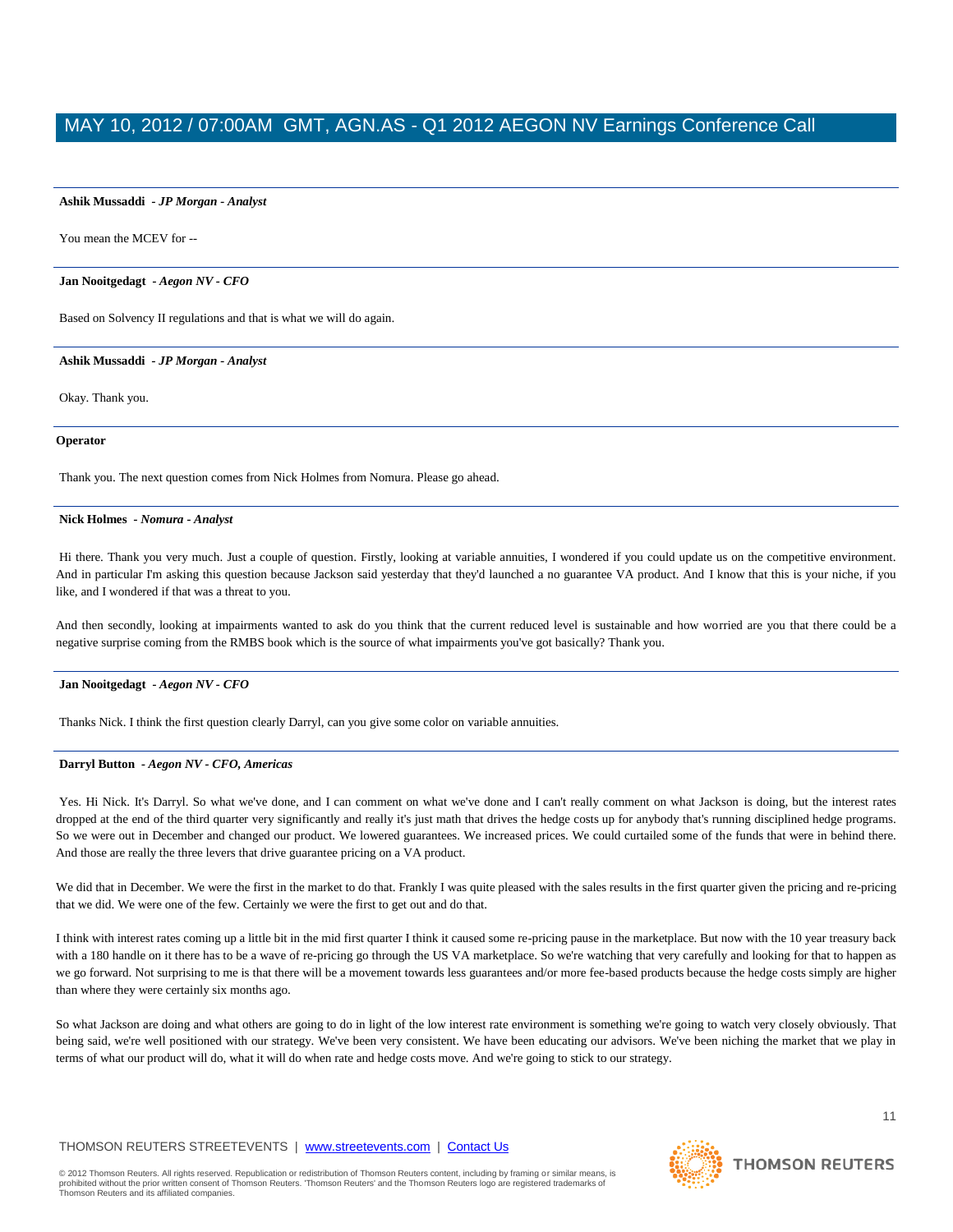#### **Nick Holmes** *- Nomura - Analyst*

Okay. Yes, that's a very clear answer. And sorry, on the impairment?

#### **Jan Nooitgedagt** *- Aegon NV - CFO*

Nick, on the impairments what I'd like to state is that this is a confirmation this quarter of a downward trend. It's always difficult to predict this, but I think it's clearly -under IFRS we take the impairments when we have to take them so I think this is just confirmation that we have a very, very low impairment.

#### **Nick Holmes** *- Nomura - Analyst*

Sure. And maybe if Darryl could say just a word about the RMBS book. Is that, the prospects there, looking reasonable?

#### **Darryl Button** *- Aegon NV - CFO, Americas*

That's where impairments that we are getting are coming from the residential mortgage book in the US. Yes, they are. The -- I would agree with what Jan said in terms of confirming the trend. We've been seeing it's coming for a while and we really don't see any real concerns on the corporate side at all. So the impairments that we are having are still coming from the RMBS book, but I don't see that deteriorating from here in any significant way, not in the current market anyway.

#### **Nick Holmes** *- Nomura - Analyst*

That's great. Thank you very much.

#### **Operator**

Thank you. The next question is from Toby Langley from Barclays. Please go ahead.

#### **Toby Langley** *- Barclays Capital - Analyst*

Good morning everybody. It's Toby Langley calling from Barclays. I've got a follow-up question on variable annuities and hedging costs, one on fixed annuities and then also on dividends. On variable annuities, Darryl, you mentioned that hedging costs had gone up and also made the point that you raised fees at the end of last year. How much did you -- how much fees go up? And did that reflect the increase in hedging costs in your opinion? Or maybe put another way, how much have hedging costs gone up?

Secondly, on fixed annuities can you comment on the speed of run-off of that side of the business or the emphasis, depending on how you'd like to term it? And whether or not that's been sensitive to the interest rate movements that we've seen in the last six to eight weeks? Are things going as you expected there?

And then finally, on dividends, very strong cash handlers today. How do you -- how would you like to position those results to investors? If you were considering Aegon as an emerging dividend story, can you remind us what your position is on the dividend from here?

#### **Jan Nooitgedagt** *- Aegon NV - CFO*

Shall we start with the question about the VA and the hedging cost, Darryl?

#### **Darryl Button** *- Aegon NV - CFO, Americas*

Yes, actually the VA and the (multiple speakers) question. It's difficult to give you a number in terms of the hedge costs. I would say, material. Probably the best thing I can, in answer to you, is that given that the current rate environment we have got our VA products re-priced to a breakeven status, but we haven't got it reaching our

#### THOMSON REUTERS STREETEVENTS | www.streetevents.com | Contact Us

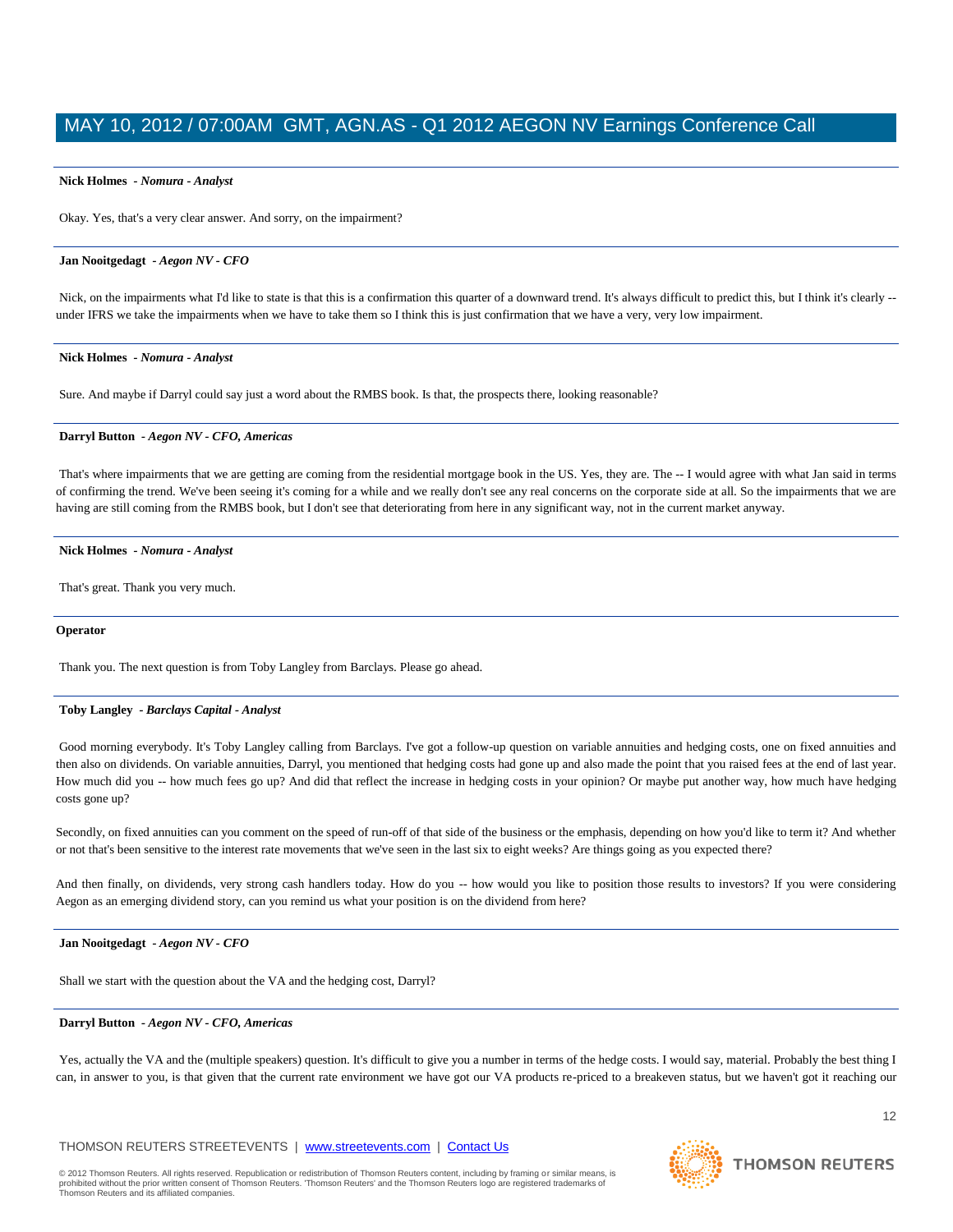total target profit margins yet. So we're not all the way to where we want to be with our current products. And we were one of the few and the first to move in the market. So there is some fairly substantial re-pricing to come in the US VA market and we're going to watch that from here. So we're breaking even on the product, but we're not hitting our target profit margins yet so that's where we stand with our product.

#### **Toby Langley** *- Barclays Capital - Analyst*

When you say breakeven, is that on the guarantee or is that on the whole composite fee structure?

#### **Darryl Button** *- Aegon NV - CFO, Americas*

On the product as a whole, that's how we look at it. You have to really look at all pieces together.

On the fixed annuity run-off you can see it in our stats that we've been running about 600m to 800m a quarter of outflows. We're a little bit on the lower end of that range this quarter. It is a little bit rate dependent. Certainly if rates were higher or moved significantly higher faster we would see a faster outflow. As a result with the low rate environment we're in we see pretty consistent 800m negative a quarter and that's consistent with about a 9% (inaudible) rate.

#### **Toby Langley** *- Barclays Capital - Analyst*

And was there any short-term sensitivity to the volatility in rates in March and April?

#### **Darryl Button** *- Aegon NV - CFO, Americas*

No, it wasn't enough. Rates are low enough that that uptick in rates we had wasn't enough to really cause a paradigm shift in terms of behavior, people flocking to the 30 to 40 basis points extra yield that we got for a couple of months. We really didn't see any effect there.

### **Toby Langley** *- Barclays Capital - Analyst*

Okay.

### **Jan Nooitgedagt** *- Aegon NV - CFO*

Dividends, so our dividend policy is quite clear. We will pay dividend based on the strength of our capital, our capital position. But more important is the development of operational free cash flow and that is what we have said also earlier. We will continue in executing on that policy. Now depending on the development of our operational free cash flow we're also able to pay dividend. And of course it's also important to keep in mind the strength of our capital and also that we start this year with EUR0.10 per share based on the results of the second half of last year.

### **Toby Langley** *- Barclays Capital - Analyst*

Thank you.

#### **Operator**

The next question is from William Elderkin from SocGen. Please go ahead.

**William Elderkin** *- Societe Generale - Analyst* 

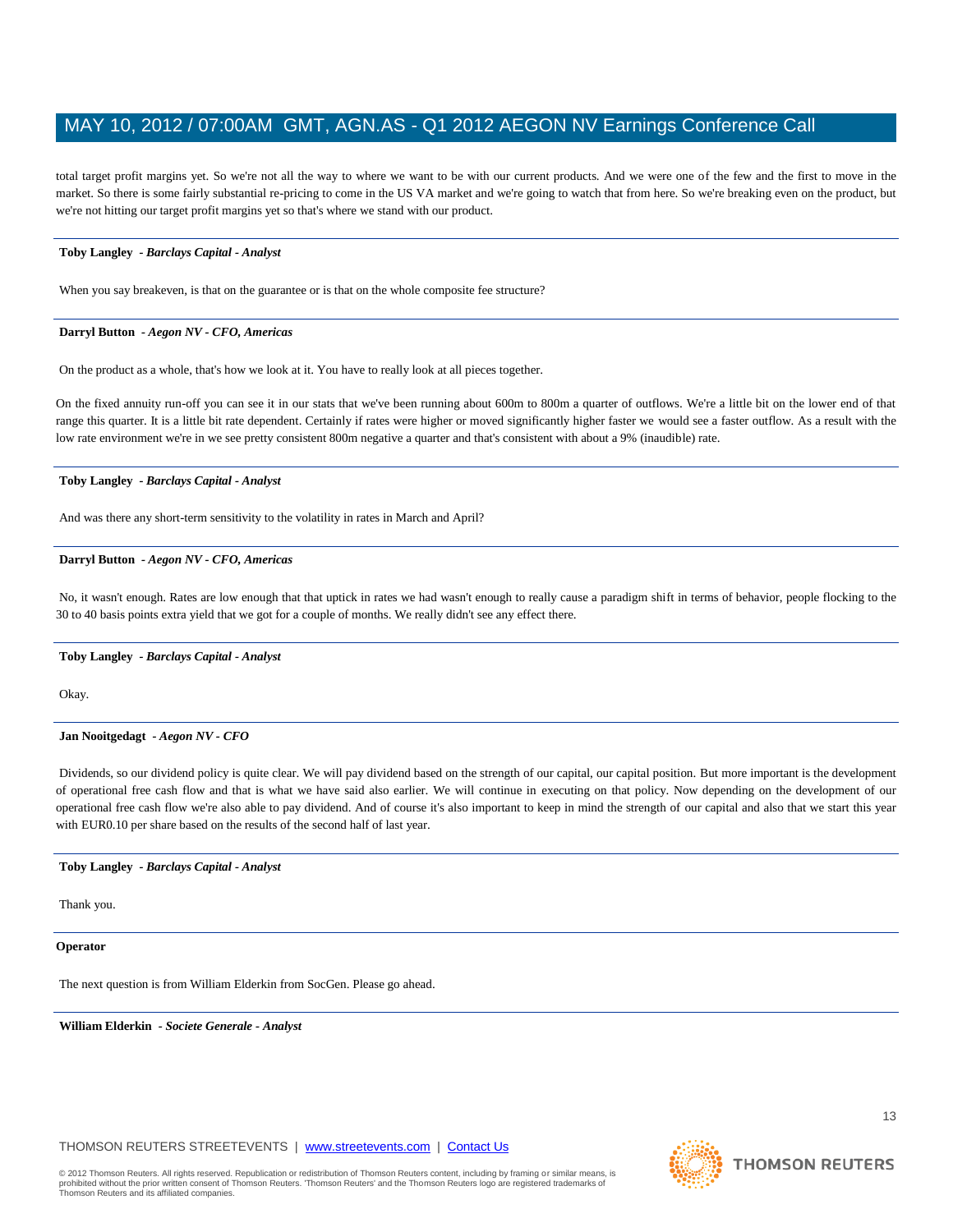Good morning everyone. It's William Elderkin from SocGen. Three questions please. First of all, on your Spanish exposures, which you give a nice slide on slide 40, if I were to assume something bad happens to that Spanish exposures I was just wondering the extent to which those sit within any joint venture vehicles and the extent to which any losses may or may not be shared with joint venture partners? That's question number one.

Question number two, could you just elaborate on your comments regarding Solvency II and equivalence particularly given your very large US exposures and the direction of travel of that debate from your perspective?

And finally, in terms of various non-recurring features in the first quarter earnings I think I got the US mortality, Dutch morbidity thing. I'm not sure about the quantum of the effect on the expense side in the Asian business that you alluded to and I was just wondering if you could give us a more precise number there.

#### **Jan Nooitgedagt** *- Aegon NV - CFO*

Thank you. Your first question was about the exposure in Spain. What you have, as you said, on slide 40, you see our share in that exposure of Spain. And this is, if you look at these amounts, they are relatively small if you look at the total of our general account. And they are all valued at market value at the end of March 30 end --31 end. And that is also means that potential impairments has been taken into account. And as you know our impairment level is very low. We have no impairments for Spain.

#### **William Elderkin** *- Societe Generale - Analyst*

Sorry, could I just -- what I was getting at is that my understanding was some of your Spanish businesses are effectively joint ventures, which means there is another party sharing the economic interest. And hence if you were to have losses on that Spanish portfolio can I assume some of those losses would be shared with those partners?

#### **Jan Nooitgedagt** *- Aegon NV - CFO*

That's right. But there's 50% of -- this is our share in the joint ventures.

#### **William Elderkin** *- Societe Generale - Analyst*

Okay. So those numbers we see there are of your percentage minority share; it's not the overall 100% total.

#### **Jan Nooitgedagt** *- Aegon NV - CFO*

That's correct.

**William Elderkin** *- Societe Generale - Analyst* 

Thanks.

**Jan Nooitgedagt** *- Aegon NV - CFO* 

I lost track of question.

**Darryl Button** *- Aegon NV - CFO, Americas* 

Solvency II equivalency.

**Jan Nooitgedagt** *- Aegon NV - CFO* 

THOMSON REUTERS STREETEVENTS | www.streetevents.com | Contact Us

14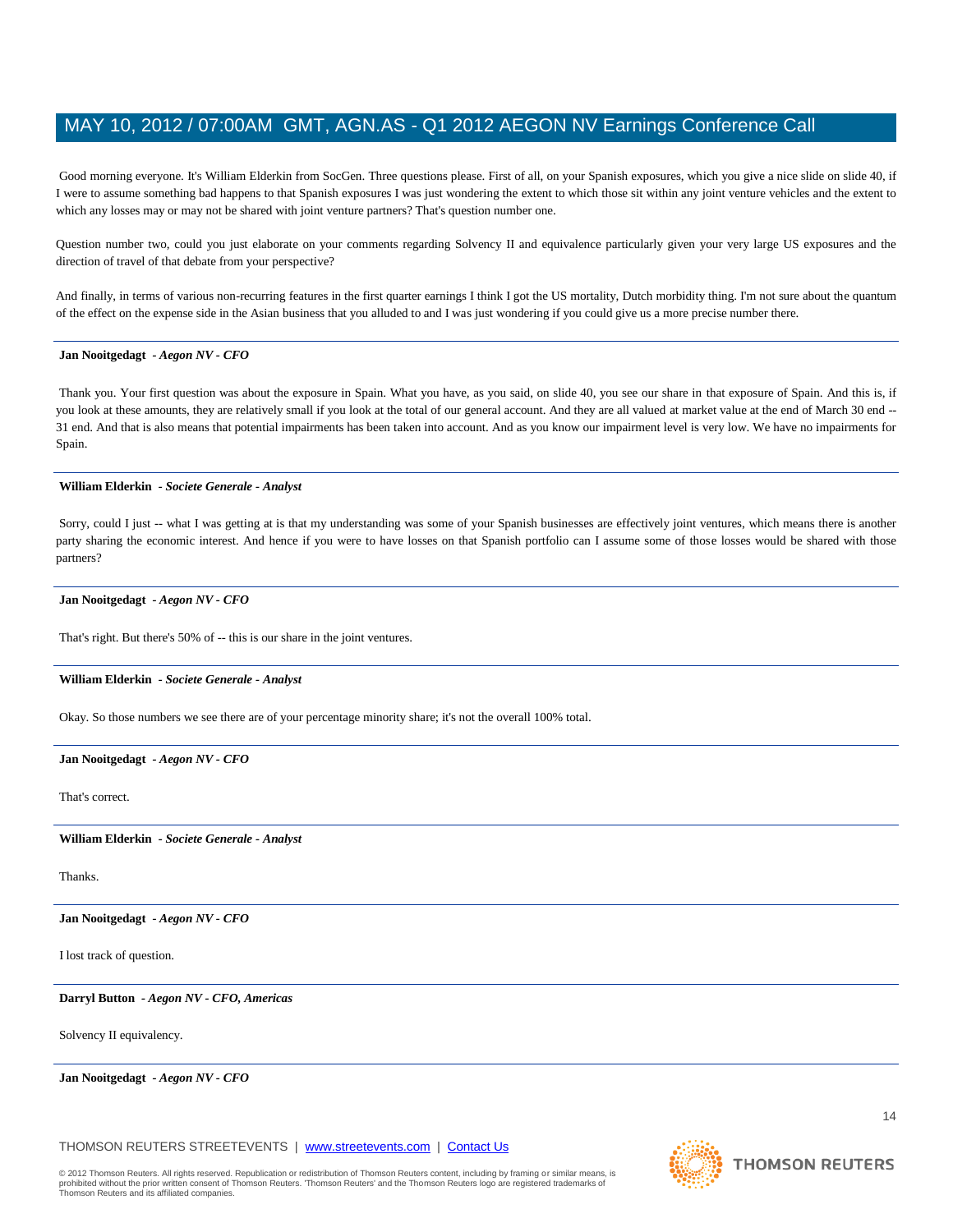What was your second question? Sorry.

#### **William Elderkin** *- Societe Generale - Analyst*

Is the -- could you just update us on your thoughts in terms of the way that equivalent debate and discussion is developing and is that as you would hope?

#### **Jan Nooitgedagt** *- Aegon NV - CFO*

The -- and maybe Darryl you can give also little bit more, say more about that. What we do know is that the EU and the Americas are talking about the whole framework. It is my understanding and also my belief that most parties work hard to get a transition period and also at the end of the transition period to get the equivalency between US and Europe about Solvency II. It is for us of course very important because the majority of our business is in the United States.

#### **Darryl Button** *- Aegon NV - CFO, Americas*

Yes, I guess I would just add I've been involved in the discussions from the US side of things. I think there's an appreciation and understanding that a level playing field is at stake and is an important political issue. And the tone of conversation that I've been witnessing would suggest that there will be some form of agreement and equivalency transitionary period to protect that level playing field as we go forward. And that's our working assumption.

#### **Jan Nooitgedagt** *- Aegon NV - CFO*

Is this an answer to your question?

#### **William Elderkin** *- Societe Generale - Analyst*

Yes, that's very helpful. And just finally on really what's the element of -- number in terms of the additional expenses we might put in our models for the Asian business for the rest of the year?

#### **Jan Nooitgedagt** *- Aegon NV - CFO*

That is -- I have not that number in my mind. Maybe you can take contact with Willem van der Berg from IR to get that. I don't know if he wants to give you a number, but at least --

#### **Michiel van Katwijk** *- Aegon NV - EVP, Finance*

He will. Willem will contact you.

**William Elderkin** *- Societe Generale - Analyst* 

Thank you.

### **Operator**

Thank you. The next question is from Michael van Wegen from Bank of America. Please go ahead.

**Michael van Wegen** *- Bank of America - Merrill Lynch - Analyst* 

**THOMSON REUTERS** 

© 2012 Thomson Reuters. All rights reserved. Republication or redistribution of Thomson Reuters content, including by framing or similar means, is prohibited without the prior written consent of Thomson Reuters. 'Thomson Reuters' and the Thomson Reuters logo are registered trademarks of Thomson Reuters and its affiliated companies.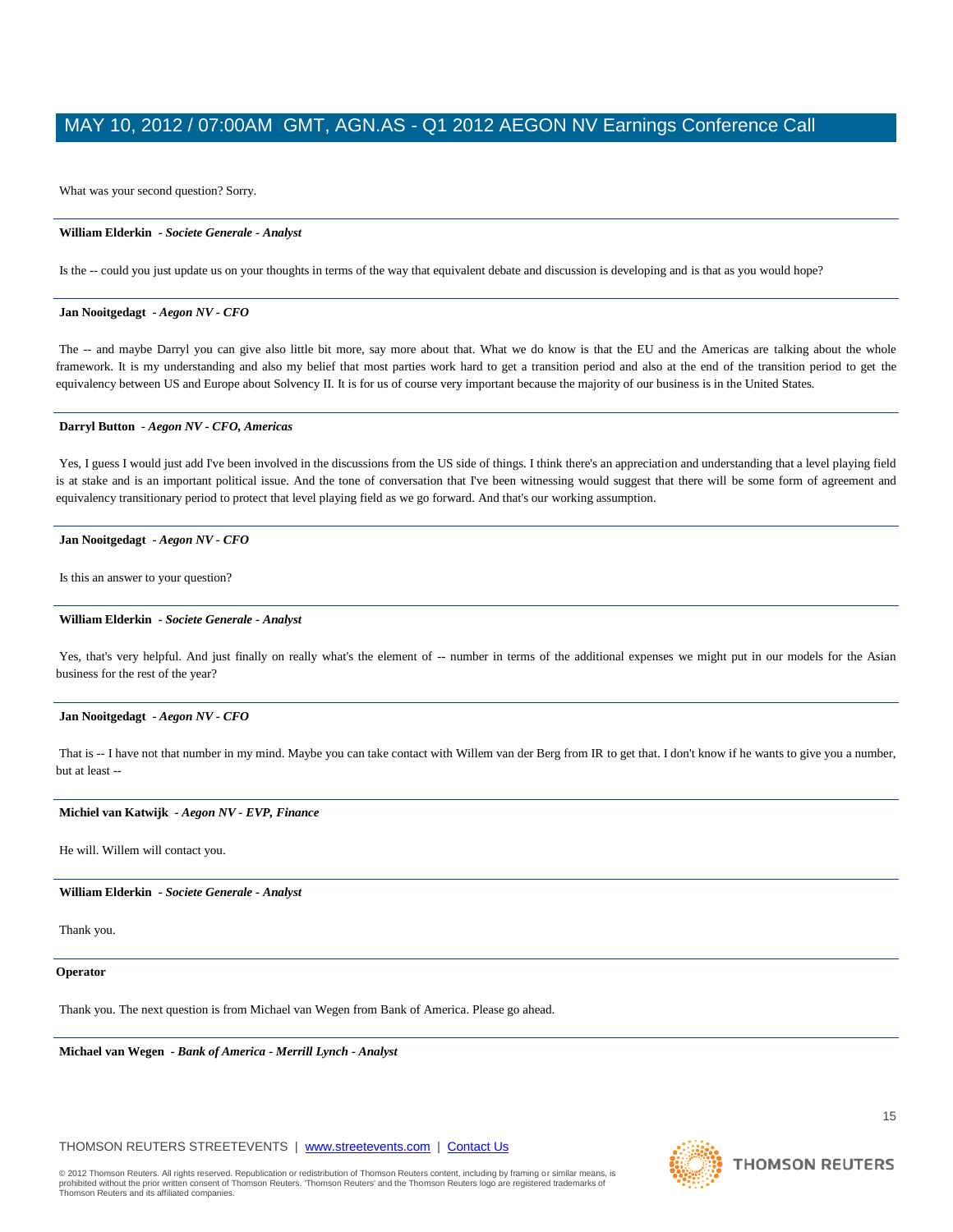Good morning guys, Michael van Wegen from Bank of America-Merrill Lynch. I wanted to focus on your investment deals in the US. In line with quite a few of your US peers we've seen at least for your fixed annuity business that your yields are holding up rather well, actually have recovered a lot. Can you talk us a little bit through how you see your yields for both fixed annuities and the universal life book developing over the next quarters?

And what are you doing in terms of where are you putting your new money? And you seem to be re-risking a little bit. Can you talk us a little bit through what you're doing there?

Second question is on the employee costs that were flat in -- employee benefit cost, I should say, that were flat for the US, the 13m. How do you see that going forward? Is this a continuing issue given that interest rates are low? Or is this sort of more one-off situation? Thank you.

#### **Jan Nooitgedagt** *- Aegon NV - CFO*

Michael, maybe I can start with and Darryl can add. Especially if we talk about the employee benefit cost, it's more an issue for IFRS-19 I assume that based on the low interest rate at the beginning of the year you have to make your calculations what are your pension costs. So this is more or less fixed for the rest of the year but it can fluctuate over the years. This is very volatile. As always pension costs are volatile because it is based on interest rates assumed at the beginning of the year. And the interest rates were lower this year than last year so you will basically have higher pension cost not only in the US but in the rest of our business as well.

And on the first one then maybe, Darryl, you can elaborate a little bit about the margins/yields.

#### **Darryl Button** *- Aegon NV - CFO, Americas*

Yes, I think in terms of yields, first of all, what we've said in the last couple of quarters is that we have new money yield expectations in the 4% to 4.5% range. And I've been guiding to the bottom end of that last quarter and that's certainly true as we are today. That's what's built into our underlying assumptions and our DAC and our modeling work. We're still getting new money yields in that territory. And I wouldn't say that we're not re-risking the -- I think re-risking would be certainly too strong a term to put on it in terms of credit risk that we're adding to the US portfolio. But we are getting new money average yields somewhere in that 4% range and that keeps it in line with our assumptions.

### **Michael van Wegen** *- Bank of America - Merrill Lynch - Analyst*

And does that mean that you see indeed a gradual trending down of yield to UL, and fixed annuities, which did 5% plus in the quarter, that that is unsustainably high? Do you think 4.60 is more the level, like Q4?

#### **Darryl Button** *- Aegon NV - CFO, Americas*

Yes, so when you get into the shorter portfolios like the fixed annuities the book yields are already into the high 4s. So there is a trickledown effect that the longer we stay at adding incremental new money yields at 4 against book yields of 4, 4.70, 4.80, the universal life book yields are a little higher; they're up in the 5. But again that portfolio is very, very long. So it takes -- it's a very gradual effect and you need interest rates to stay low for a long period of time for that to come down.

Now that being said, rates have been low for a while and that's some of the headwinds that are already built into the life earnings that we've been experiencing over the last three or four years. As we go forward another one or two years, it's noticeable but it's -- you have to take into account the length of the portfolio. So it trickles down and continues to be a headwind for us the longer rates stay low. Obviously we're combating that by growing our key businesses and the expense control programs that we have in place.

#### **Michael van Wegen** *- Bank of America - Merrill Lynch - Analyst*

Thank you.

#### **Operator**

Thank you. And the final question is from Jan Willem Weidema, ABN Amro. Please go ahead.

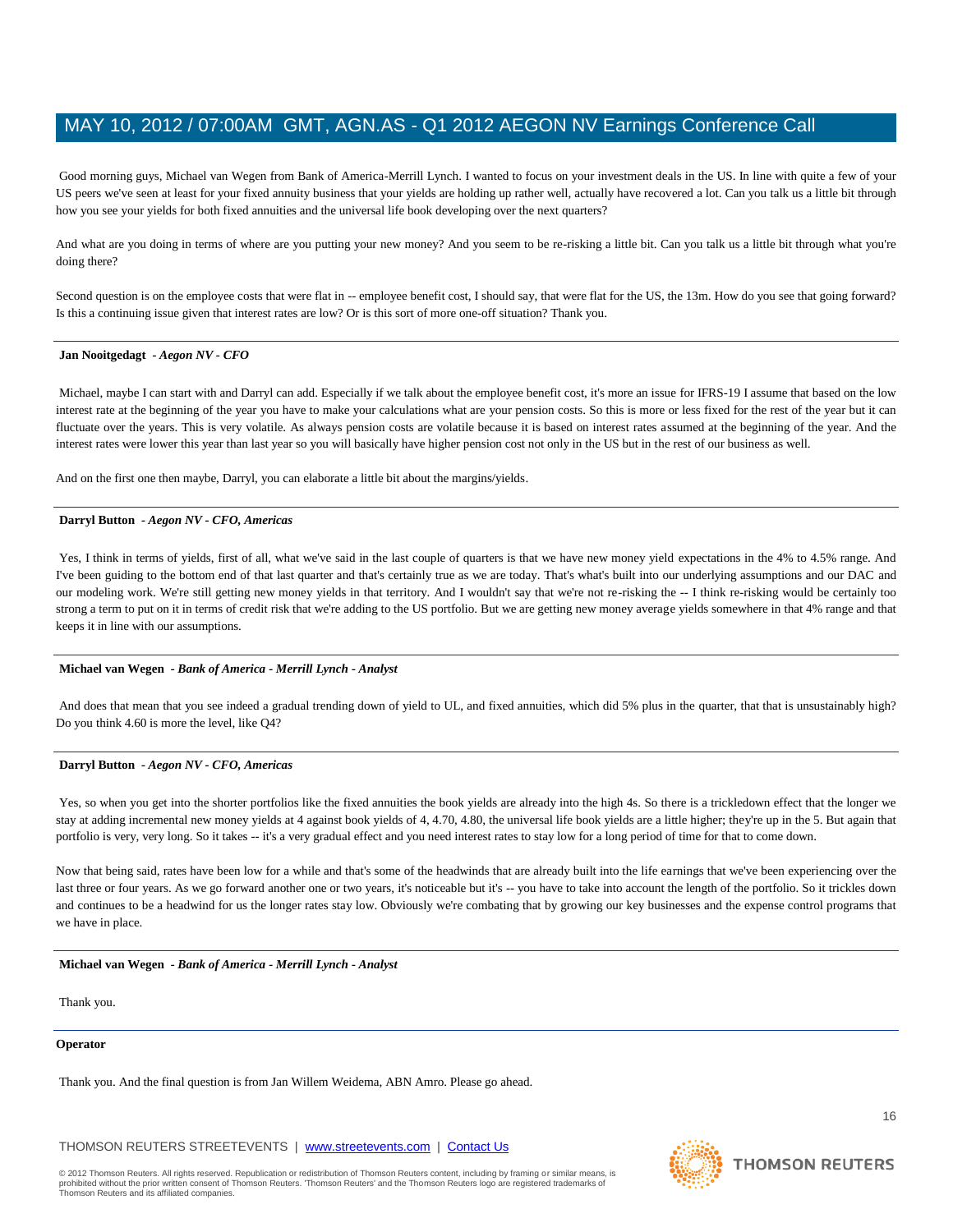#### **Jan Willem Weidema** *- ABN Amro - Analyst*

Good morning. Few questions on especially the Dutch business. Can you indicate for the pension business what mortality or longevity impact was this quarter?

And the non-life business, I saw that similar to other insurers you took a hit in the non-life disability business. Could you indicate what you expect here going forward and how would change if unemployment rates go up?

And finally could you give an outlook for the new business in the Group life market? What are you seeing in the pipeline there from pension funds? Thank you.

### **Jan Nooitgedagt** *- Aegon NV - CFO*

Jan Willem, thank you. First question about the longevity, it is included again in this quarter. And we expect also what we have said last year that until 2012, until the new tables will come out we will include it in our reserving for longevity.

#### **Jan Willem Weidema** *- ABN Amro - Analyst*

Was it around EUR20m for the quarter?

#### **Jan Nooitgedagt** *- Aegon NV - CFO*

I'm not counting it every quarter again, but it is -- it continues to be a substantial amount.

#### **Michiel van Katwijk** *- Aegon NV - EVP, Finance*

Yes, what you have in the tables at the end of last year indicated exactly the same what we already knew so very similar.

#### **Jan Nooitgedagt** *- Aegon NV - CFO*

What we assumed, yes.

#### **Jan Willem Weidema** *- ABN Amro - Analyst*

Right.

#### **Jan Nooitgedagt** *- Aegon NV - CFO*

And the second question about the non-life if I remember well and that has to do with disability, (spoken in Dutch) in Dutch. And we expect that that will -- we have taken measures to reduce the impact but that will for a big part continue the rest of the year. Was that the question or did I miss something?

#### **Jan Willem Weidema** *- ABN Amro - Analyst*

Yes and how would that develop if unemployment rates trend up?

**Jan Nooitgedagt** *- Aegon NV - CFO* 

### THOMSON REUTERS STREETEVENTS | www.streetevents.com | Contact Us